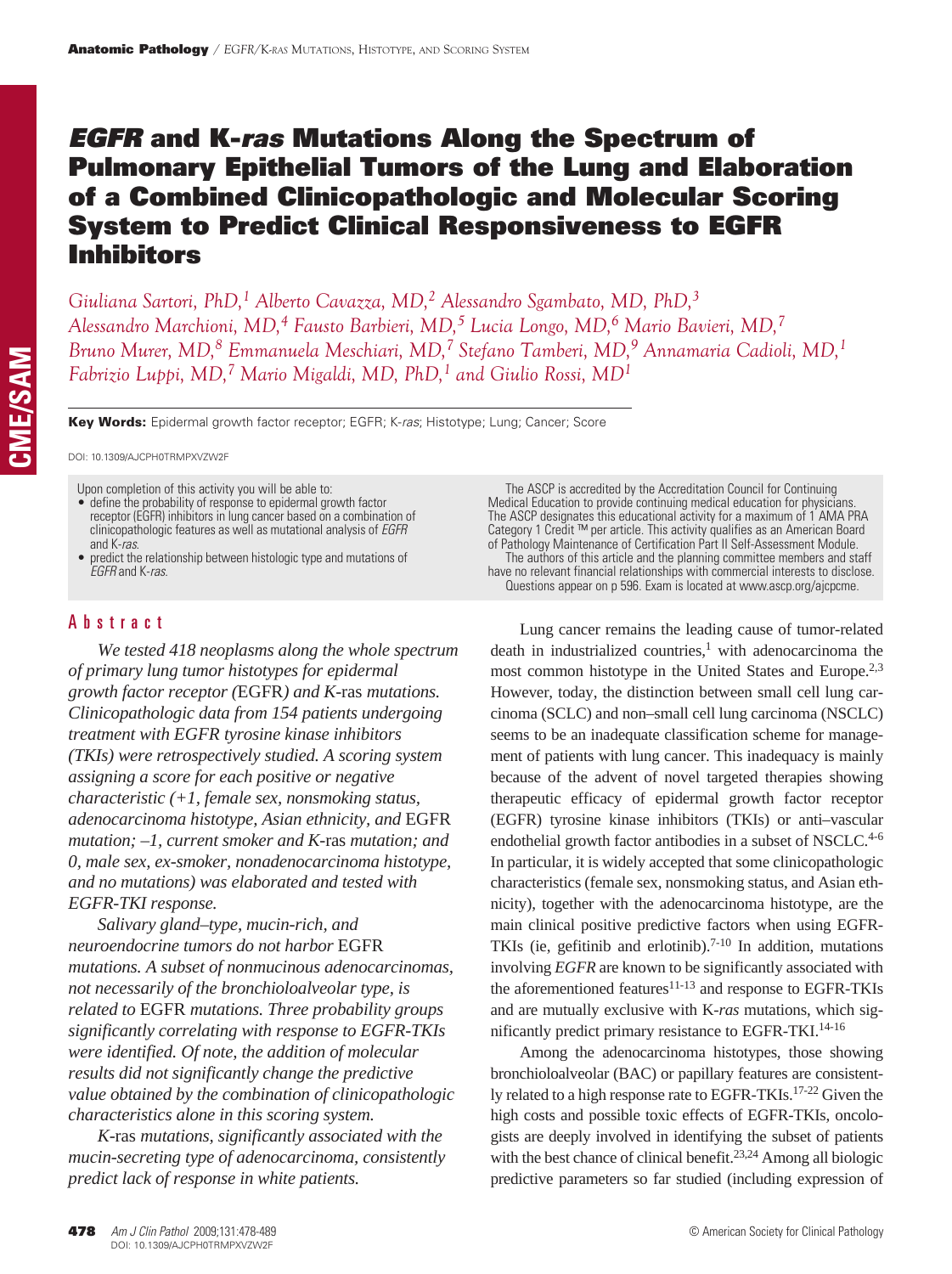EGFR and downstream signaling molecules or *EGFR* gene copy number assessed by fluorescent in situ hybridization), coordinated mutational analysis of *EGFR* and K-*ras* seems to be the most reliable for discriminating responders, even correlating significantly with survival. $25-34$  In this scenario, it seems clear that pathologists are called on to closely collaborate with oncologists to accurately identify patients having the highest chance of clinical response to EGFR-TKI treatment.

This work was planned with a 2-fold aim: First, we sought to better evaluate the relationship between *EGFR* and K-*ras* mutational status and histologic features in a nearly complete spectrum of primary lung epithelial neoplasms (418 cases), reclassified according to the recent 2004 World Health Organization (WHO) classification of pulmonary tumors.<sup>35</sup> Second, we attempted to elaborate retrospectively a scoring system combining the baseline clinicopathologic features and the molecular assessment for *EGFR* and K-*ras* mutations helpful in predicting clinical response of patients treated with EGFR-TKIs.

# **Materials and Methods**

### **Clinical and Pathologic Information**

We obtained 418 cases of primary pulmonary epithelial tumors of different histotypes along the spectrum of the new  $2004$  WHO classification of lung tumors<sup>35</sup> from the files of the sections of pathologic anatomy from hospitals in Modena, Reggio Emilia, and Mestre, Italy. The data for patients with other known primary tumors were excluded from the study. All the original histologic slides were reviewed by 3 pathologists (G.R., A.C., and B.M.), and tumors were reclassified according to the criteria set by the new WHO classification<sup>35</sup>; uniform consensus was obtained in all cases. The series included 319 surgically resected, routinely formalin-fixed and paraffin-embedded cases. A mean of 5 H&E-stained slides per tumor were available (range, 2-12 slides). Diagnosis in the remaining 99 cases was performed on generous biopsy specimens not precluding an appropriate histologic examination and mutational analysis. In selected cases, immunohistochemical analysis was performed using an automated immunostainer (Benchmark, Ventana, Tucson, AZ) and the following antibodies: pan-cytokeratins (MNF116, Dakopatts, Glostrup, Denmark; and AE1/AE3, Ventana), thyroid transcription factor-1 (8G7G3/1, Ventana), epithelial membrane antigen (E29, DAKO), desmin (D33, DAKO), S-100 (NeoMarkers, Fremont, CA), cytokeratin 7 (OV-TL 12/30, DAKO), chromogranin A (DAK-A3, DAKO), CD56/NCAM (123C3, NeoMarkers), p63 (4A4, NeoMarkers), synaptophysin (Ventana), estrogen receptor (6F11, Ventana), CD31 (JC/70A, Ventana), thyroglobulin (2H11/6E1, Ventana), cytokeratin 20 (Ks 20.8, DAKO),

CDX2 (7C7/D4, BioGenex, San Ramon, CA), MUC2 (M53, NeoMarkers), and MUC5AC (45M1, NeoMarkers).

Clinical data were obtained in all cases from pathology reports, clinical charts, referring physicians, or from the patient's families. The following data were recorded: age, sex, smoking history, tumor stage and grade, presence of mucin production, foci of atypical adenomatous hyperplasia (AAH) in surgically resected cases, and clinical response to EGFR-TKIs, when applicable. Staging was evaluated according to the American Joint Committee on Cancer.36 In particular, lung tumors were considered as mucin-producing according to the mucin-rich variants included in the WHO classification (mucinous-type BAC, colloid adenocarcinoma, signet-ring cell adenocarcinoma, mucoepidermoid carcinoma, solid with mucus type of adenocarcinoma, and mixed acinar adenocarcinoma with mucinous type BAC) or when at least 10% of the entire tumor overtly showed a mucin-producing neoplastic component by H&E staining **IImage 1**.

In regard to smoking habit, patients were subdivided as never smokers (lifetime exposure of <100 cigarettes), former smokers (quit smoking  $>3$  years before the diagnosis), and current active smokers.

Treatment with EGFR-TKIs was given with 250 mg daily of oral gefitinib in 118 patients and with 150 mg daily of oral erlotinib in 36 patients. Therapy was stopped in case of disease progression or intolerable adverse effects.

Clinical response to targeted therapy was assessed by imaging studies according to the Response Evaluation Criteria in Solid Tumors.37 The investigators (G.S., G.R., A.C., B.M.) were blinded to patient response to EGFR-TKI therapy.

### **DNA Extraction and Sequencing Analysis**

Molecular analysis of *EGFR* exons 18, 19, and 21 and K-*ras* exon 2 was performed by direct-sequencing polymerase chain reaction as previously described<sup>38</sup> and both forward and reverse directions.

#### **Scoring System Elaboration**

According to the large body of evidence accepted worldwide about predictive factors in patients treated with EGFR-TKIs, we identified some clinicopathologic (female sex, never smoker, adenocarcinoma histotype, and Asian ethnicity) and molecular features (*EGFR* mutations) as positive predictive factors of response to EGFR small molecule inhibitors and then assigned 1 point  $(+1)$  for each of these characteristics (up to  $+5$ ). By contrast, 1 point less  $(-1)$  was recorded when a patient was a current smoker or the tumor showed K-*ras* mutation (up to  $-2$ ). No score (0) was given for male sex, former smoker, histotype other than adenocarcinoma, ethnicity other than Asian, or a tumor with a wild-type molecular setup (lack of *EGFR* and K-*ras* mutations). Thus, the final score could range from  $-2$  to  $+5$ , leading to 8 possible categories.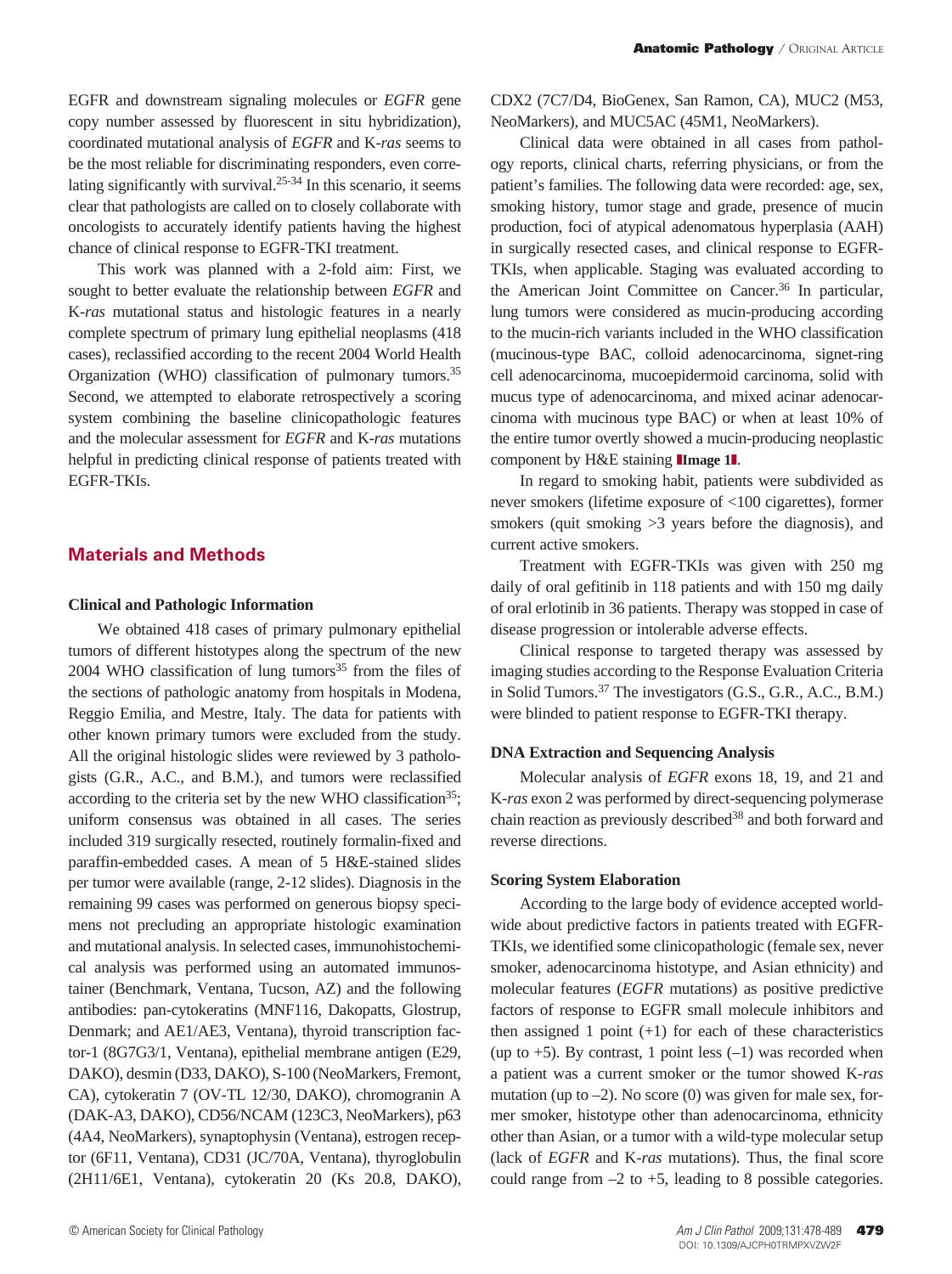

**IImage 1** Histopathologic examples of atypical adenomatous hyperplasia (A, H&E, ×230), papillary-type adenocarcinoma (B, H&E, ×200), nonmucinous-type bronchioloalveolar carcinoma (BAC; C, H&E, ×200), mucinous-type BAC (D, H&E, ×200), mixed acinar/conventional adenocarcinoma with nonmucinous-type BAC (E, H&E, ×100), and adenocarcinoma, solid with mucus type (F, H&E, ×200).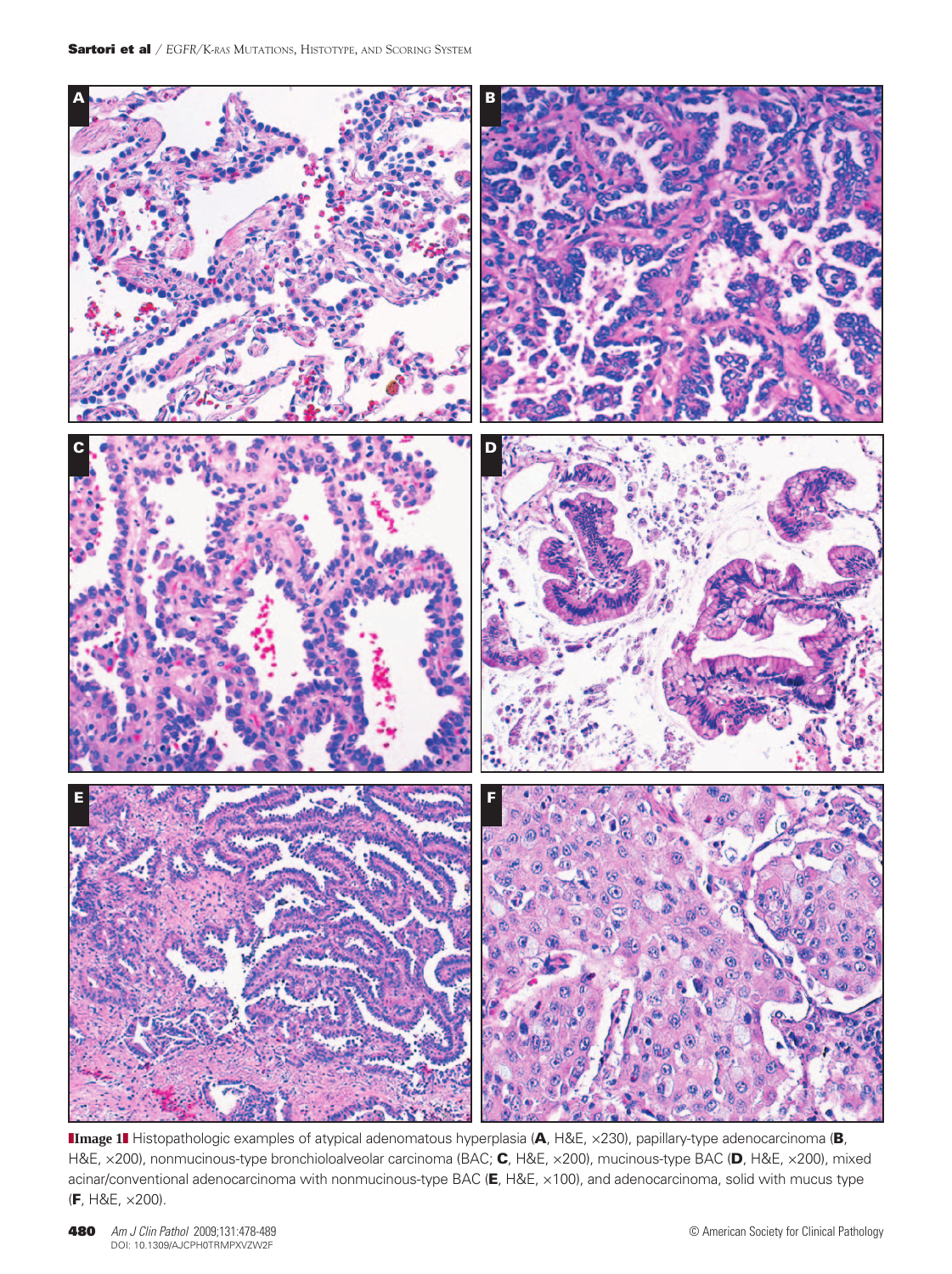#### **Table 1**

**Baseline Clinicopathologic Features of the Entire Series of Patients With Lung Tumors and the Subgroup of Patients Treated With EGFR-TKI\***

| <b>Characteristic</b>                                                                                                                                                                                                                                                                                                                                                                                                                                                | <b>All Patients</b><br>$(n = 418)$                                                                                                                                                                                                                  | <b>EGFR-TKI-</b><br>Treated $(n = 154)$                                                                                                                                                                                  |
|----------------------------------------------------------------------------------------------------------------------------------------------------------------------------------------------------------------------------------------------------------------------------------------------------------------------------------------------------------------------------------------------------------------------------------------------------------------------|-----------------------------------------------------------------------------------------------------------------------------------------------------------------------------------------------------------------------------------------------------|--------------------------------------------------------------------------------------------------------------------------------------------------------------------------------------------------------------------------|
| Sex<br>Male<br>Female<br>Smoking habit                                                                                                                                                                                                                                                                                                                                                                                                                               | 219 (52.4)<br>199 (47.6)                                                                                                                                                                                                                            | 74 (48.1)<br>80 (51.9)                                                                                                                                                                                                   |
| Current<br>Never<br>Former                                                                                                                                                                                                                                                                                                                                                                                                                                           | 268 (64.1)<br>118 (28.2)<br>32 (7.7)                                                                                                                                                                                                                | 103 (66.9)<br>36 (23.4)<br>15(9.7)                                                                                                                                                                                       |
| Histotype<br>Adenocarcinoma <sup>+</sup><br>nmBAC<br>mBAC<br>Mixed adenocarcinoma/BAC<br>Colloid<br>Signet-ring cell<br>Papillary<br>Solid with mucus production<br>Fetal type<br>Adenosquamous<br>Squamous cell<br>Large cell <sup>#</sup><br>Small cell<br>LCNEC<br>Typical carcinoid<br>Atypical carcinoid<br>Sarcomatoid<br>Carcinosarcoma<br>Adult blastoma<br>Cystic blastoma<br>Mucoepidermoid<br>Adenoid cystic<br>Sclerosing hemangioma<br>AAH <sup>§</sup> | 181 (43.3)<br>10(2.4)<br>13(3.1)<br>37 (8.9)<br>9(2.2)<br>9(2.2)<br>14 (3.3)<br>9(2.2)<br>2(0.5)<br>4(1.0)<br>31(7.4)<br>6(1.4)<br>6(1.4)<br>20 (4.8)<br>20 (4.8)<br>5(1.2)<br>13(3.1)<br>4(1.0)<br>2(0.5)<br>1(0.2)<br>5(1.2)<br>3(0.7)<br>14(3.3) | 98 (63.6)<br>2(1.3)<br>5(3.2)<br>10(6.5)<br>0(0)<br>3(1.9)<br>5(3.2)<br>5(3.2)<br>0(0)<br>2(1.3)<br>13 (8.4)<br>1(0.6)<br>1(0.6)<br>2(1.3)<br>0(0)<br>0(0)<br>5(3.2)<br>1(0.6)<br>0(0)<br>0(0)<br>1(0.6)<br>0(0)<br>0(0) |
| Present<br>Absent                                                                                                                                                                                                                                                                                                                                                                                                                                                    | 48/319 (15.0)<br>271/319 (85.0)                                                                                                                                                                                                                     | 15/70 (21)<br>55/70 (79)                                                                                                                                                                                                 |
| Mucin production<br>Present<br>Absent                                                                                                                                                                                                                                                                                                                                                                                                                                | 57 (13.6)<br>361 (86.4)                                                                                                                                                                                                                             | 16 (10.4)<br>138 (89.6)                                                                                                                                                                                                  |
| Stage<br>$IA + B$<br>$II A + B$<br>$III A + B$<br>IV<br><b>NA</b><br>Grade                                                                                                                                                                                                                                                                                                                                                                                           | 180 (43.1)<br>39(9.3)<br>15(3.6)<br>135 (32.3)<br>49 (11.7)                                                                                                                                                                                         | 33 (21.4)<br>15(9.7)<br>8(5.2)<br>98 (63.6)                                                                                                                                                                              |
| T<br>Ш<br>$III + IV$<br>NА                                                                                                                                                                                                                                                                                                                                                                                                                                           | 84 (20.1)<br>63 (15.1)<br>246 (58.9)<br>25 (6.0)                                                                                                                                                                                                    | 18 (11.7)<br>22 (14.3)<br>104 (67.5)<br>10 (6.5)                                                                                                                                                                         |
| <b>EGFR</b> mutation<br>Wild-type<br>Exon 18<br>Exon 19<br>Exon 21                                                                                                                                                                                                                                                                                                                                                                                                   | 367 (87.8)<br>1(0.2)<br>27(6.5)<br>23 (5.5)                                                                                                                                                                                                         | 121 (78.6)<br>(0)<br>18 (11.7)<br>15 (9.7)                                                                                                                                                                               |
| K- <i>ras</i> mutation<br>Wild-type<br>Exon 2                                                                                                                                                                                                                                                                                                                                                                                                                        | 316 (75.6)<br>102(24.4)                                                                                                                                                                                                                             | 99 (64.3)<br>55 (35.7)                                                                                                                                                                                                   |

AAH, atypical adenomatous hyperplasia; BAC, bronchioloalveolar carcinoma; EGFR, epidermal growth factor receptor; LCNEC, large cell neuroendocrine carcinoma; mBAC, mucinous BAC; NA, not available; nmBAC, nonmucinous BAC; TKI, tyrosine kinase inhibitor.

\* Data are given as number (percentage) or number/total (percentage).

† Predominantly acinar/conventional adenocarcinoma.

‡ Including 2 basaloid and 2 clear cell types.

§ Considering only the surgically resected cases.

However, because all the patients included in the study were white, the score ranged from –2 to +4. Scores were combined into 3 groups, as follows: low probability of response to treatment  $(-2 \text{ to } -1)$ , intermediate probability  $(0 \text{ to } +1)$ , and high probability  $(+2 \text{ to } +4)$ .

### **Statistical Analysis**

Correlation between clinicopathologic and molecular factors was determined by using the  $\chi^2$  and Fisher exact tests. Univariate correlation between all analyzed parameters was performed by using the Pearson correlation coefficient using the Statistical Package for the Social Sciences, version 13.0 (SPSS, Chicago, IL). Significance was determined when *P*  values were less than .05. All tests were 2-sided.

### **Results**

#### **Clinicopathologic Characteristics of the Entire Series**

Baseline characteristics of the patients analyzed in this study are summarized in **Table 1**. Briefly, the case series included 219 men and 199 women (268 current, 32 former, and 118 never smokers), with a mean age of 63.7 years (66 years for men and 61.2 years for women; range, 2-93 years). Histologic examination revealed that the tumors mainly consisted of adenocarcinoma (286 cases [68.4%]), including 57 cases (13.6%) with mucin production. Among the other histotypes, the series comprised adenosquamous carcinomas (4 cases); squamous cell carcinomas (31 cases); neuroendocrine tumors (51 cases) from low- (typical carcinoids), intermediate- (atypical carcinoids) to high-grade (SCLC and large cell neuroendocrine carcinoma) types; large cell carcinomas (6 cases); salivary-type malignancies (5 mucoepidermoid and 3 adenoid cystic carcinomas); sarcomatoid carcinomas (19 cases); and sclerosing hemangiomas (14 cases). AAH was identified in 48 (15.0%) of 319 surgically resected cases.

Overall, we identified 51 mutations (12.2%) in *EGFR*  and 102 mutations (24.4%) in K-*ras*. In particular, *EGFR* mutations consisted of 27 frame deletions in exon 19 (E746\_ A750del in 16 cases; L747\_P753del in 8; and E746\_T751del in 3), 23 amino acid substitutions in exon 21 (L858R in 22 cases and a new missense mutation at codon 829, E829Q, in 1 adenosquamous carcinoma), and 1 missense mutation in exon 18 (G719C). All K-*ras* exon 2 mutations were missense mutations (G12C in 58 cases; G12V in 20; G12D in 9; G12S in 5; G12A in 4; G13C in 5; and G12-G13insG in 1).

# **Clinicopathologic Characteristics of Patients Treated With EGFR-TKI**

As shown in Table 1, the subset of 154 EGFR-TKI– treated patients was representative of the entire series of patients. There were 80 women and 74 men with a mean age of 65.4 years at diagnosis (66.3 years for men and 64.6 years for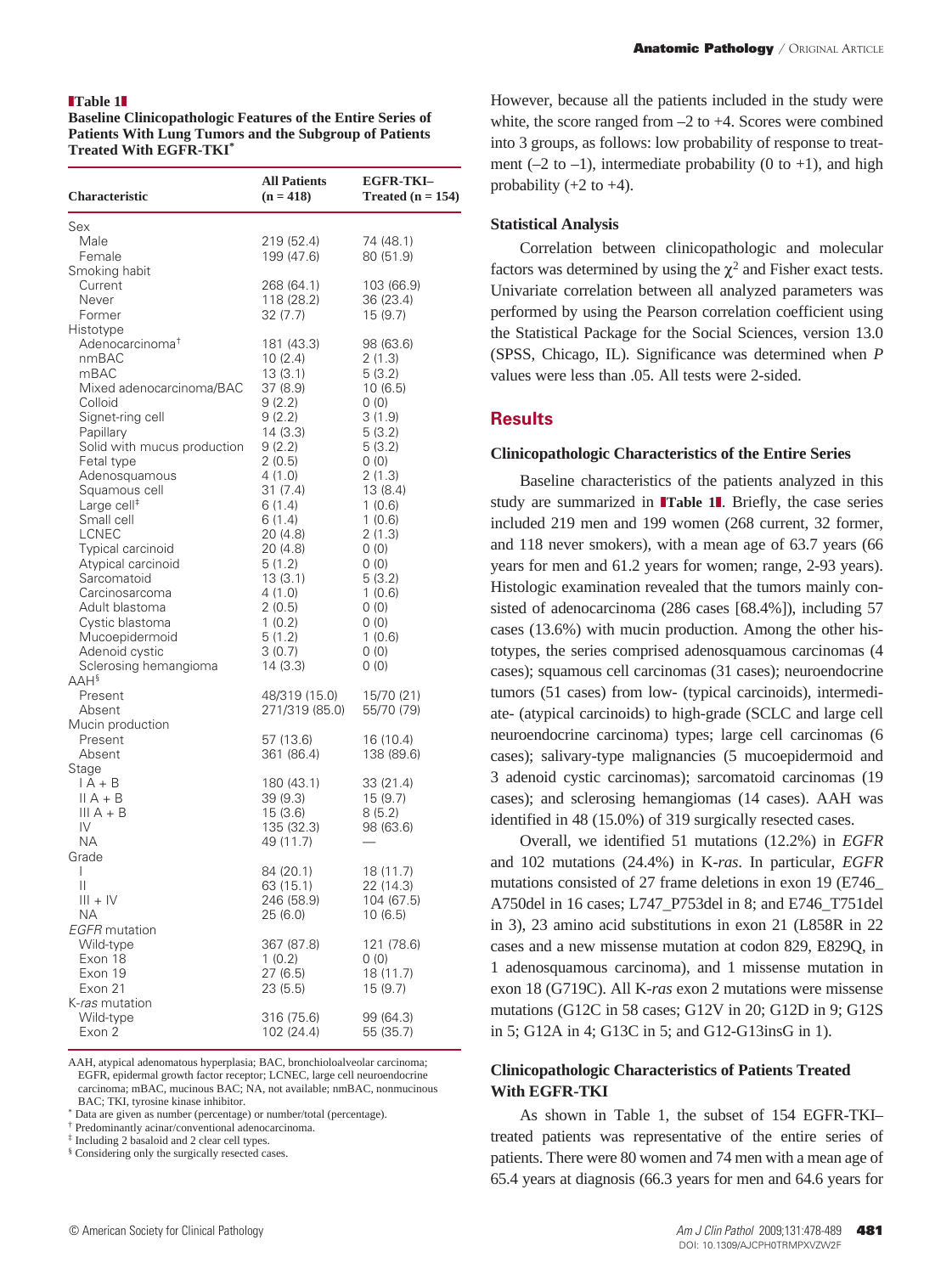women; range, 36-93 years), including 103 current, 36 never, and 15 former smokers.

Adenocarcinoma was the most common histotype (129 cases [83.8%]), including pure BAC (2 nonmucinous and 5 mucinous) and mixed adenocarcinoma-BAC (10 cases). Sixteen tumors (10.4%) showed mucin production, and tumor-associated AAH foci were observed in 15 surgically resected cases (21%).

More than half of the patients had advanced disease at diagnosis, and 67.5% of tumors were high-grade (grade III-IV). *EGFR* mutations were observed in 33 cases (21.4%), 18 on exon 19 and 15 on exon 21. Mutations on K-*ras* exon 2 were identified in 55 cases (35.7%).

Overall, the response rate was 18.8% (29 cases). Stable disease was observed in 48 cases (31.2%) and progression of disease in 77 cases (50%).

Predictive scores ranged from  $-2$  (6.5%) to  $+4$  (12.3%), but the majority of patients had a score of  $-1$  (28.6%) or 0  $(24.0\%)$ . Low  $(-2 \text{ or } -1)$ , intermediate  $(0 \text{ or } +1)$ , and high (+2, +3, and +4) probability of response was observed in 54 (35.1%), 59 (38.3%), and 41 (26.6%) of cases, respectively.

### **Statistical Correlations in the Entire Series**

Female sex was significantly associated with nonsmoking status ( $P < .0001$ ), adenocarcinoma histotype with BAC features or pure nonmucinous type of BAC ( $P = .040$ ), and lower tumor grade  $(P < .0001)$  and stage  $(P = .040)$ . Female sex was also significantly associated with the occurrence of *EGFR* mutations (42 of 51 *EGFR* mutations;  $P < .0001$ ), whereas K-*ras* mutations were significantly more frequent in men (30.6% vs 17.1%;  $P = .001$ ) Table 2.

An active smoking habit was significantly correlated with male sex (81.2% vs 45.2%; *P* < .0001), mucin-producing adenocarcinoma (76.2% vs  $60.4\%$ ;  $P = .003$ ) and mucinoustype BAC ( $P < .001$ ), higher tumor grade ( $P < .0001$ ) and stage ( $P = .014$ ), and K-ras mutations (33.2% vs 2.5% in never smokers;  $P < .0001$ ). Overall, 73% of patients with mucin-producing tumors were heavy smokers.

Among tumor histotypes, adenocarcinoma (including all variants) was significantly associated with the presence of AAH in resected cases (47/48 cases [98%] of AAH in patients with adenocarcinoma;  $P < .0001$ ), higher tumor stage (39.1% of adenocarcinomas vs 17.5% of other histotypes; *P*   $= .001$ ) and grade (56.3% of adenocarcinomas vs 36.6% of other histotypes; *P* < .0001), and *EGFR* (49/51; *P* < .0001) and K-*ras* mutations (87/102;  $P < .0001$ ). The numbers and percentages of *EGFR* and K-*ras* mutations for each tumor type are shown in Table 2. Of note, salivary gland–derived tumors (mucoepidermoid and adenoid cystic carcinomas), carcinoid tumors (typical and atypical), blastomas, fetal-type adenocarcinomas, and sclerosing hemangiomas did not show mutations in *EGFR* or K-*ras* genes.

The presence of mucin production was significantly correlated with higher tumor grade, lack of AAH and *EGFR* mutations (none detected in mucin-producing tumors) (*P* < .0001), and the presence of K-*ras* mutations (47% vs 8.3% in non–mucin-producing tumors;  $P < .0001$ ).

# **Statistical Correlations in Patients Treated With EGFR-TKI**

Correlations between baseline clinicopathologic characteristics and *EGFR* and K-*ras* gene mutations are shown in **Table 3**. Female sex, nonsmoking status, presence of *EGFR* mutation, and lack of K-*ras* mutations were all significantly  $(P < .0001)$  associated with a positive clinical response (partial and complete responses). Also the adenocarcinoma histotype and the lack of mucin production  $(P < .0001)$  were significantly related to response rate. In addition, a history of never smoking was significantly correlated with female sex (*P*  < .0001), adenocarcinoma histotype (*P* = .013), lower tumor grade ( $P < .0001$ ), nonmucinous tumors ( $P = .012$ ) and presence of *EGFR* mutations ( $P < .0001$ ).

Mutations of *EGFR* and K-*ras* were directly and inversely, respectively, correlated with the response rate in a highly significant manner  $(P < .0001)$ . Thus, as expected, a significant association between the scoring system including all of these parameters and clinical responsiveness was observed in the subset of EGFR-TKI–treated patients **Table 4**z. A higher score (+2 to +4) was statistically correlated with female sex (36 vs 5 patients), never smoking status (32 never vs 3 current smokers), and nonmucinous adenocarcinomas (41 nonmucinous vs 0 mucinous adenocarcinomas), but not with nonmucinous-type BAC, presence of AAH, or tumor grade. It is noteworthy that if the results of molecular analysis for *EGFR* and K-*ras* mutations were excluded as determining factors in the scoring system, female sex, never smoking status, and nonmucinous adenocarcinoma histotype nevertheless showed a highly statistical relationship with a positive clinical response  $(P < .0001)$  **Table 5L**.

Most important, when the probability group based on the scoring system was applied, patients in the low probability group (score  $-2$  to  $-1$ ) had no clinical response to EGFR-TKIs. Patients in the intermediate probability group (score 0 to  $+1$ ) showed 2 partial and 2 complete (globally, 7%) responses, whereas 25 (61%) of 41 patients in the high probability group (score  $+2$  to  $+4$ ) experienced a positive clinical response (22 partial and 3 complete responses). Stable disease was observed in 12 (22%) of 54, 21 (36%) of 59, and 15 (37%) of 41 patients and progressive disease in 42 (77%) of 54, 34 (58%) of 59, and 1 (2%) of patients in the low, intermediate, and high probability groups, respectively. Not surprisingly, this 3-group stratification showed highly significant correlation with clinical response (*P* < .0001) **Table 61.**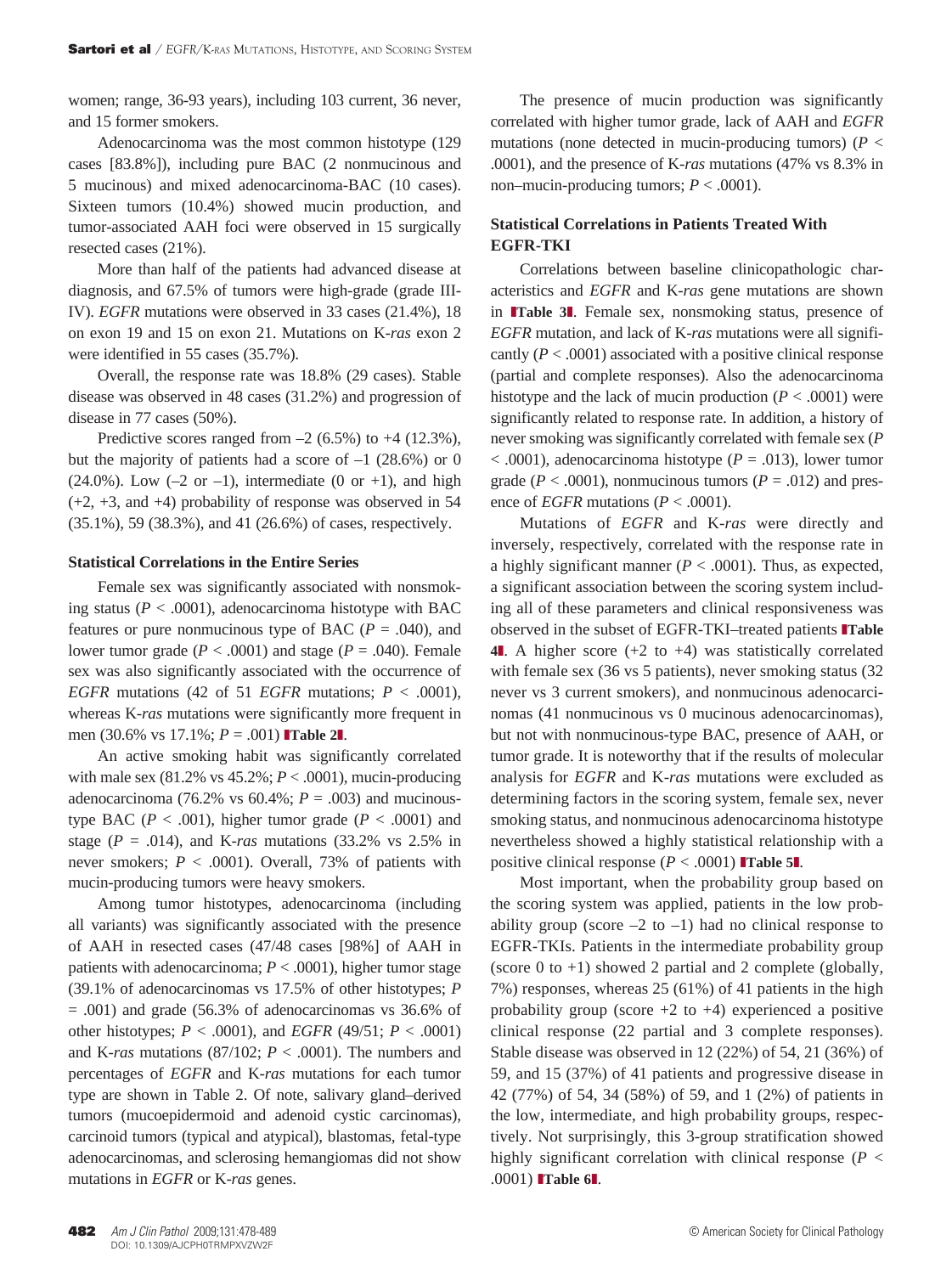#### **Table 2**

**Statistical Correlations Between Baseline Characteristics of the Entire Series (n = 418) of Lung Tumors and of** *EGFR* **and K-***ras* **Mutations\***

| Characteristic                           | <b>EGFR</b> | $\boldsymbol{P}$ | K-ras     | $\pmb{P}$ |
|------------------------------------------|-------------|------------------|-----------|-----------|
| Sex                                      |             | < .0001          |           | .001      |
| Male ( $n = 219$ )                       | 9(4.1)      |                  | 67 (30.6) |           |
| Female ( $n = 199$ )                     | 42 (21.1)   |                  | 34 (17.1) |           |
| Smoking habit                            |             | < .0001          |           | < .0001   |
| Current ( $n = 268$ )                    | 4(1.5)      |                  | 89 (33.2) |           |
| Never ( $n = 118$ )                      | 42 (35.6)   |                  | 3(2.5)    |           |
| Former ( $n = 32$ )                      | 5(16)       |                  | 10(31)    |           |
| Histotype 1                              |             |                  |           |           |
| Adenocarcinoma (n = $181$ ) <sup>†</sup> | 33 (18.2)   |                  | 50 (27.6) |           |
| $nmBAC (n = 10)$                         | 2(20)       |                  | 2(20)     |           |
| mBAC $(n = 13)$                          | 0(0)        |                  | 10(77)    |           |
| Mixed adenocarcinoma/BAC (n = 37)        | 12 (32)     |                  | 8(212)    |           |
| Colloid $(n = 9)$                        | 0(0)        |                  | 4(44)     |           |
| Signet-ring cell ( $n = 9$ )             | 0(0)        |                  | 4(44)     |           |
| Papillary ( $n = 14$ )                   | 2(14)       |                  | 6(43)     |           |
| Solid with mucus ( $n = 9$ )             | (0)         |                  | 3(33)     |           |
| Fetal type $(n = 2)$                     | 0(0)        |                  | 0(0)      |           |
| Adenosquamous ( $n = 4$ )                | 3(75)       |                  | 0(0)      |           |
| Squamous cell $(n = 31)$                 | 0(0)        |                  | 1(3)      |           |
| Large cell $(n = 6)^+$                   | 0(0)        |                  | 3(50)     |           |
| Small cell $(n = 6)$                     | 0(0)        |                  | 1(17)     |           |
| LCNEC $(n = 20)$                         | 0(0)        |                  | 3(15)     |           |
| Typical carcinoid ( $n = 20$ )           | 0(0)        |                  | (0)       |           |
| Atypical carcinoid ( $n = 5$ )           | 0(0)        |                  | 0(0)      |           |
| Sarcomatoid (n = $13$ ) <sup>§</sup>     | 0(0)        |                  | 7(37)     |           |
| Cystic blastoma ( $n = 1$ )              | 0(0)        |                  | 0(0)      |           |
| Mucoepidermoid ( $n = 5$ )               | 0(0)        |                  | 0(0)      |           |
| Adenoid cystic $(n = 3)$                 | 0(0)        |                  | 0(0)      |           |
| Sclerosing hemangioma ( $n = 14$ )       | 0(0)        |                  | 0(0)      |           |
| Histotype 2                              |             | < .0001          |           | < .0001   |
| Adenocarcinoma (n = 286)                 | 49 (17.1)   |                  | 87 (30.4) |           |
| Others ( $n = 132$ )                     | 2(1.5)      |                  | 15(11.3)  |           |
| AAHI                                     |             | < .0001          |           | <b>NS</b> |
| Present ( $n = 48$ )                     | 16 (33)     |                  | 9(19)     |           |
| Absent ( $n = 271$ )                     | 15(5.5)     |                  | 60 (22.1) |           |
| Mucin production                         |             | < .0001          |           | < .0001   |
| Present ( $n = 57$ )                     | 0(0)        |                  | 27(47)    |           |
| Absent ( $n = 361$ )                     | 51(14.1)    |                  | 30(8.3)   |           |
| Stage                                    |             | <b>NS</b>        |           | <b>NS</b> |
| $IA + B (n = 180)$                       | 19 (10.6)   |                  | 47 (26.1) |           |
| $II A + B (n = 39)$                      | 6(15)       |                  | 9(23)     |           |
| III $A + B$ (n = 15)                     | (0)         |                  | 6(40)     |           |
| $IV (n = 135)$                           | 22 (16.3)   |                  | 32 (23.7) |           |
| $NA (n = 49)$                            | 4(8)        |                  | 8(16)     |           |
| Grade                                    |             | .018             |           | <b>NS</b> |
| $1(n = 84)$                              | 12(14)      |                  | 19 (23)   |           |
| $II(n = 63)$                             | 15(24)      |                  | 14 (22)   |           |
| $III + IV (n = 246)$                     | 20(8.1)     |                  | 67(27.2)  |           |
| $NA (n = 25)$                            | 4(16)       |                  | 2(8)      |           |

AAH, atypical adenomatous hyperplasia; BAC, bronchioloalveolar carcinoma; EGFR, epidermal growth factor receptor; LCNEC, large cell neuroendocrine carcinoma; mBAC, mucinous BAC; NA, not available; nmBAC, nonmucinous BAC; NS, not significant.

Data are given as number (percentage).

† Predominantly acinar/conventional adenocarcinoma.

‡ Including 2 basaloid and 2 clear cell types.

§ Including 4 carcinosarcomas and 2 adult blastomas.

| Considering only the 319 surgically resected cases.

The presence of mucin production was significantly associated with the low probability group ( $P = .035$ ). None of the 16 mucin-producing adenocarcinomas had a high score.

# **Discussion**

Although it is too early to definitively conclude whether molecular targeted therapies will significantly modify the

survival of patients with advanced NSCLC, the recent findings of the key role of *EGFR* in lung cancer and adenocarcinomagenesis, in particular, coupled with the remarkable clinical responses from EGFR-TKIs (ie, gefitinib and erlotinib) in a subset of patients have greatly increased our knowledge of and hope for success with lung cancer molecular mechanisms and therapy. In previous trials, never smoking status, female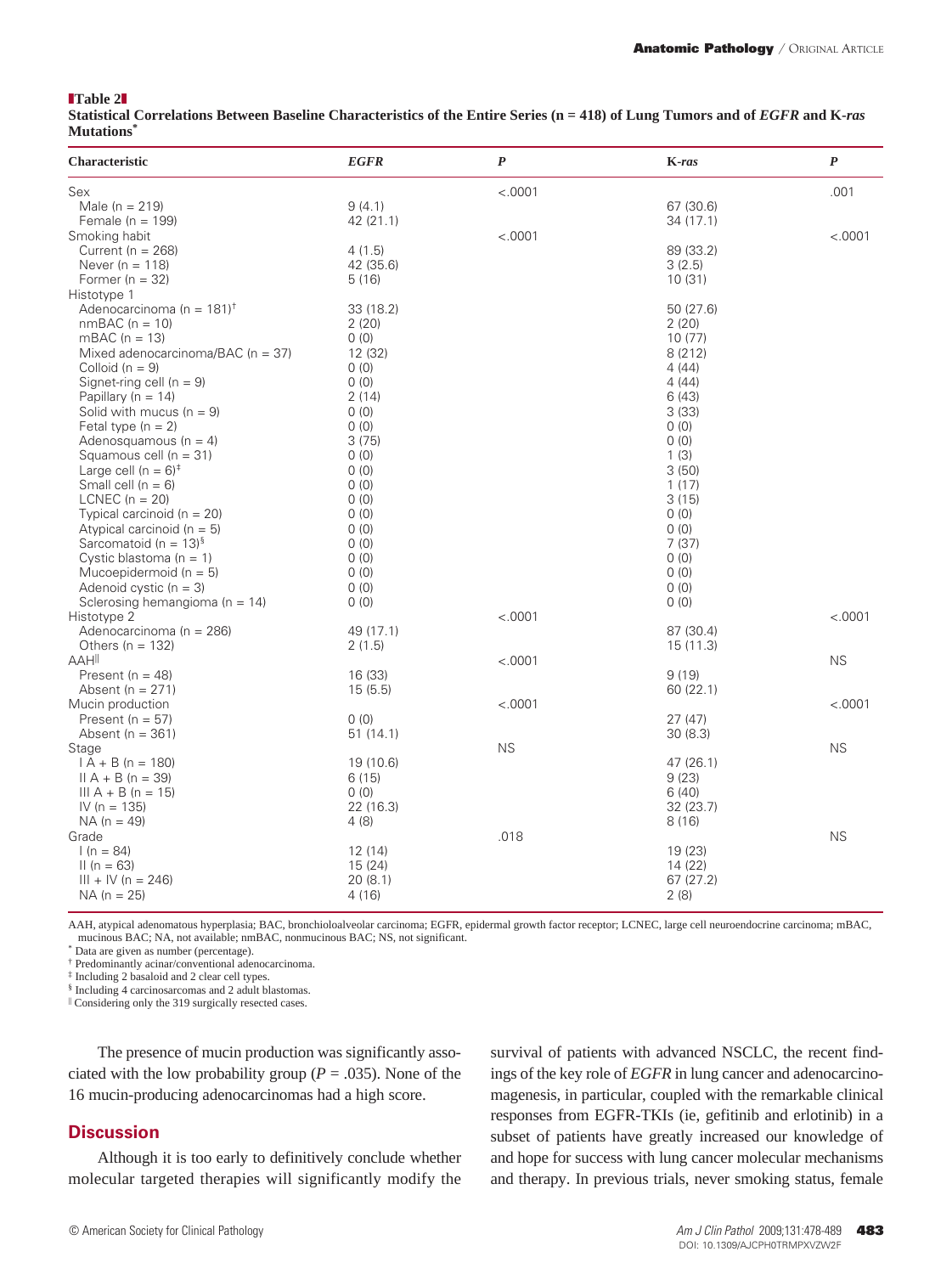# **Table 3 Correlations Between Baseline Characteristics of 154 EGFR-TKI–Treated Patients and** *EGFR* **and** *K-ras* **Mutations\***

| Characteristic                        | <b>EGFR</b>        | $\boldsymbol{P}$ | K-ras              | $\boldsymbol{P}$ |
|---------------------------------------|--------------------|------------------|--------------------|------------------|
| Sex                                   |                    | < .0001          |                    | < .0001          |
| Male $(n = 74)$                       | 5(7)               |                  | 37(50)             |                  |
| Female ( $n = 80$ )                   | 28 (35)            |                  | 18 (23)            |                  |
| Smoking habit                         |                    | < .0001          |                    | < .0001          |
| Current ( $n = 103$ )                 | 4(3.9)             |                  | 47 (45.6)          |                  |
| Never $(n = 36)$                      | 25 (69)            |                  | 2(6)               |                  |
| Former ( $n = 15$ )                   | 4(27)              |                  | 6(40)              |                  |
| Histotype                             |                    | .02              |                    | <b>NS</b>        |
| Adenocarcinoma (n = 129)              | 32(25)             |                  | 49 (38)            |                  |
| Others $(n = 25)$                     | 1(4)               |                  | 6(24)              |                  |
| $AAH^{\dagger}$                       |                    | .01              |                    | <b>NS</b>        |
| Present ( $n = 15$ )                  | 6(40)              |                  | 6(40)              |                  |
| Absent ( $n = 55$ )                   | 11(20)             |                  | 21 (38)            |                  |
| Mucin production                      |                    | .001             |                    | <b>NS</b>        |
| Present ( $n = 16$ )                  |                    |                  | 8(50)              |                  |
| Absent ( $n = 138$ )                  | 33 (23.9)          |                  | 47 (34.1)          |                  |
| Stage                                 |                    | <b>NS</b>        |                    | <b>NS</b>        |
| $IA + B (n = 33)$                     | 8(24)              |                  | 14(42)             |                  |
| $II A + B (n = 15)$                   | 3(20)              |                  | 7(47)              |                  |
| $III A + B (n = 8)$                   |                    |                  | 4(50)              |                  |
| IV ( $n = 98$ )                       | 22 (22)            |                  | 30(31)             |                  |
| Grade                                 |                    | .01              |                    | .003             |
| $1(n = 18)$                           | 6(33)              |                  | 8(44)              |                  |
| $II(n = 22)$                          | 9(41)              |                  | 3(14)              |                  |
| $III + IV (n = 104)$<br>$NA (n = 10)$ | 14 (13.5)<br>4(40) |                  | 42 (40.4)<br>2(20) |                  |
| Response type                         |                    | < .0001          |                    | < .0001          |
| Progression ( $n = 77$ )              | 1(1)               |                  | 45 (58)            |                  |
| Stable ( $n = 48$ )                   | 8(17)              |                  | 10(21)             |                  |
| Partial ( $n = 24$ )                  | 21 (88)            |                  |                    |                  |
| Complete $(n = 5)$                    | 3(60)              |                  |                    |                  |
| Score <sup>#</sup>                    |                    | < .0001          |                    | < .0001          |
| $-2 (n = 10)$                         |                    |                  | 10 (100)           |                  |
| $-1 (n = 44)$                         |                    |                  | 31 (70)            |                  |
| $0 (n = 37)$                          | 1(2)               |                  | 11 (30)            |                  |
| $+1$ (n = 22)                         |                    |                  | 2(9)               |                  |
| $+2 (n = 6)$                          | 2(33)              |                  | 1(17)              |                  |
| $+3$ (n = 16)                         | 11(6)              |                  |                    |                  |
| $+4$ (n = 19)                         | 19 (100)           |                  |                    |                  |
| Probability groups                    |                    | < .0001          |                    | < .0001          |
| Low ( $n = 54$ )                      |                    |                  | 41 (76)            |                  |
| Intermediate ( $n = 59$ )             | 1(2)               |                  | 13 (22)            |                  |
| High ( $n = 41$ )                     | 32 (78)            |                  | 1(2)               |                  |
|                                       |                    |                  |                    |                  |

AAH, atypical adenomatous hyperplasia; EGFR, epidermal growth factor receptor; NA, not available; NS, not significant; TKI, tyrosine kinase inhibitor.

Data are given as number (percentage).

† Considering only surgically resected cases.

‡ Scoring was as follows: +1 for female sex, nonsmoking status, adenocarcinoma histotype, Asian ethnicity, and *EGFR* mutation; –1 for current smoker and K-*ras* mutation; and 0 for male sex, ex-smoker, nonadenocarcinoma histotype, and no mutations. Scores were combined into 3 groups for probability of response to treatment as follows: low, –2 to

 $-1$ ; intermediate, 0 to  $+1$ ; and high,  $+2$  to  $+4$ .

sex (especially of Asian ethnicity), and adenocarcinoma histotype (mainly with BAC features) were shown to be the best clinicopathologic characteristics associated with a positive clinical response to EGFR-TKIs.<sup>7-10</sup>

Given the high costs of this molecular treatment, which is not without toxic effects, there is an urgent need for better predictive factors for accurately predicting tumor sensitivity to this molecular therapy. Several biologic predictive markers (eg, immunohistochemical expression of EGFR and downstream molecule *EGFR* gene copy number by fluorescence in situ hybridization) have been reported in the literature with somewhat inconsistent results, and mutational analysis of the

*EGFR* and K-*ras* genes, although not perfect,<sup>39,40</sup> remains the most reliable factor for predicting clinical response and survival of patients treated with EGFR-TKIs.<sup>24-34,41-47</sup> In particular, a lack of response has been observed in K-*ras*– mutated tumors (negative predictive marker),  $14-16$  whereas the great majority of tumors with the *EGFR* mutation on exons 19 and 21 are significantly inhibited (positive predictive marker) by gefitinib or erlotinib.45 Of note, previous works have evidenced significant correlations between *EGFR* and K-*ras* mutations and with some histologic variants of lung adenocarcinoma.17-22,48-57 Thus, K-*ras* mutations have been usually associated with mucin-producing adenocarcinomas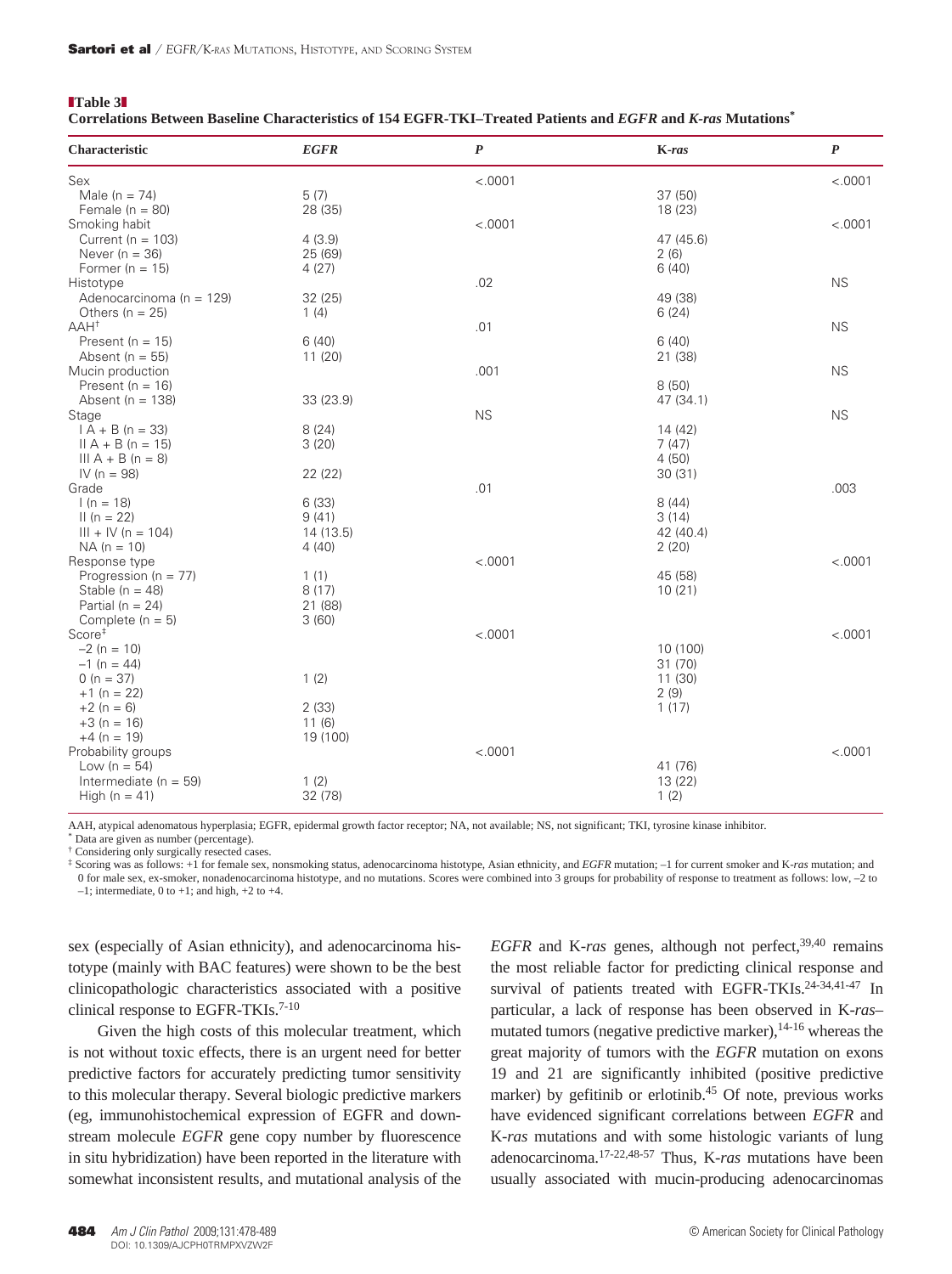## **Table 4 EGFR-TKI Responsiveness and Predictive Score Values in 154 Patients With Lung Cancer\***

|                                             |         |           |          | <b>Score</b> |        |          |           |
|---------------------------------------------|---------|-----------|----------|--------------|--------|----------|-----------|
| Response Type $(No. [%)]$ <sup>†</sup>      | $-2$    | $-1$      |          | $+1$         | $+2$   | $+3$     | $+4$      |
| Progression (77 [50.0%])                    |         | 33        | 24       | 10           |        |          |           |
| Stable (48 [31.2%])<br>Partial (24 [15.6%]) |         |           | 12       |              |        |          | 16        |
| Complete (5 [3.2%])<br>Total No. $(%)$      | 10(6.5) | 44 (28.6) | 37(24.0) | 22(14.3)     | 6(3.9) | 16(10.4) | 19 (12.3) |

EGFR-TKI, epidermal growth factor receptor tyrosine kinase inhibitor.

\* Scoring was as follows: +1 for female sex, nonsmoking status, adenocarcinoma histotype, Asian ethnicity, and *EGFR* mutation; –1 for current smoker and K-*ras* mutation; and 0 for male sex, ex-smoker, nonadenocarcinoma histotype, and no mutations.

 $\dagger P < .0001$ .

#### **Table 5 EGFR-TKI Responsiveness and Predictive Score Values in 154 Patients With Lung Cancer Excluding Mutational Results of the**  *EGFR* **and K***-ras* **Genes\***

|                                                            | <b>Score</b> |           |          |                |          |
|------------------------------------------------------------|--------------|-----------|----------|----------------|----------|
| Response type $(N_0, \lceil \sqrt[6]{0} \rceil)^{\dagger}$ | $-1$         |           | $+1$     | $+2$           | $+3$     |
| Progression (77 [50.0%])                                   |              | 37        | 21       |                |          |
| Stable (48 [31.2%])                                        |              | 15        |          | $\overline{4}$ |          |
| Partial (24 [15.6%])                                       |              |           |          |                | 15       |
| Complete (5 [3.2%])                                        |              |           |          |                |          |
| Total No. (%)                                              | 23(14.9)     | 53 (34.4) | 37(24.0) | 23 (14.9)      | 18(11.7) |

EGFR-TKI, epidermal growth factor receptor tyrosine kinase inhibitor.

\* Scoring was as follows: +1 for female sex, nonsmoking status, adenocarcinoma histotype, Asian ethnicity, and *EGFR* mutation; –1 for current smoker and K-*ras* mutation; and 0 for male sex, ex-smoker, nonadenocarcinoma histotype, and no mutations.

 $p^+ P < 0.0001$ .

#### **Table 6**

**Statistical Correlation Between the Score-Based Categories of Probability and Response Rate in 154 Patients Treated With EGFR-TKI**

|                                              | <b>Probability Category</b> |                                   |                           |  |  |
|----------------------------------------------|-----------------------------|-----------------------------------|---------------------------|--|--|
| <b>Response Type<sup>*</sup></b>             | Low<br>$(35.1\%)$           | <b>Intermediate</b><br>$(38.3\%)$ | <b>High</b><br>$(26.6\%)$ |  |  |
| Progression<br>Stable<br>Partial<br>Complete | 42<br>12                    | 34<br>21<br>2                     | 15<br>22<br>3             |  |  |

EGFR-TKI, epidermal growth factor receptor tyrosine kinase inhibitor.  $*$   $P < .0001$ .

(mainly mucinous-type BAC),49-52 whereas *EGFR* mutations seem to characterize nonmucinous-type BAC and papillary adenocarcinoma.17-22,48,52-56

In our study, almost all histologic variants included in the 2004 WHO classification of lung tumors were analyzed for *EGFR* (exons 18, 19, and 21) and K-*ras* (exon 2) mutations by direct-sequencing polymerase chain reaction, and the results obtained were correlated with clinical responsiveness to EGFR-TKI. Because only a few cases of unusual tumor variants were included in the series, no unequivocal data could have been achieved for these histotypes.

To our knowledge, our study is the first to suggest that *EGFR* and K-*ras* mutations might not have an important role in the development of specific subtypes of lung cancers, such as neuroendocrine tumors and salivary gland–derived tumors. Of note, few K-*ras* mutations were detected in high-grade neuroendocrine tumors (3/20 [15%] of large cell neuroendocrine carcinomas and 1 [17%] of 6 SCLCs), and none were found in carcinoid tumors. Besides the clear-cut predilection for the adenocarcinoma histotype, as previously evidenced,58,59 K-*ras* gene mutations also seem to characterize undifferentiated lung tumors such as large cell carcinomas (3/6 [50%]) and sarcomatoid carcinomas (41%).

For the first time, our results also show that not only mucinous-type BACs but also mucin-producing lung adenocarcinomas in general show a significant correlation with K-*ras* mutations. In fact, more than half of the mucin-producing adenocarcinomas (including 10 of 13 mucinous-type BACs, 4 of 9 each of colloid and signet-ring cell adenocarcinomas, 3 of 9 solid adenocarcinomas with mucus production, and 1 mixed adenocarcinoma with mucinous-type BAC) displayed K-*ras* mutations. By contrast, we failed to find K-*ras* mutations in 5 mucoepidermoid carcinomas (another mucin-producing salivary gland–derived tumor). This apparent controversy could be likely related to the frequent occurrence of mucin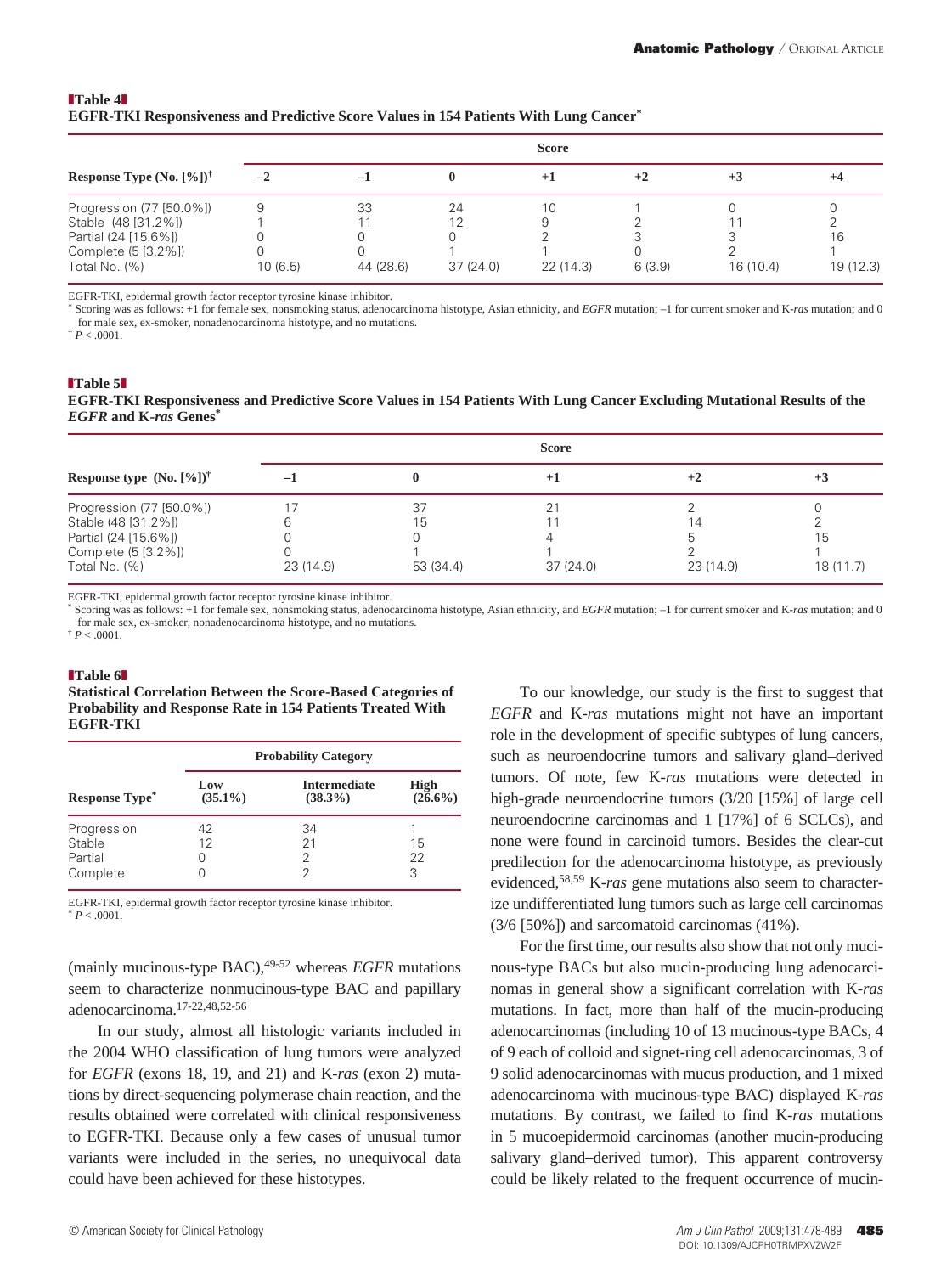producing adenocarcinomas in heavy smokers (73%), while mucoepidermoid carcinoma often arises in children or never smoking subjects, as in our series.

Mucin production (particularly MUC5AC) seems to be regulated by EGFR activation in normal airways and in patients with asthma or in smokers with chronic bronchitis.60-62 Recent works demonstrated a significant and rapid effect of gefitinib in improving bronchorrhea in patients with BAC-like adenocarcinoma and in lung cancer cell lines (A549 adenocarcinoma and NCI-H292 mucoepidermoid carcinoma) in vitro,63-67 possibly through up-regulation of MAPK and Akt downstream signaling pathways promoted by shedding of EGFR proligands and EGFR phosphorylation. Previous works have suggested that BAC and papillary adenocarcinomas are strongly associated with *EGFR* mutations and a high rate of clinical response to EGFR-TKIs.17-22 Assuming that with the term *BAC* oncologists would mean pure nonmucinous-type BAC (this statement is almost never clearly specified in previous published works), there are some consistent arguments against this conviction.

First, clinical trials using EGFR-TKIs included patients with advanced stage disease (stage IIIB or IV)<sup>7-10,18</sup> who generally had cytologic testing or biopsy to prove lung cancer, but a diagnosis of BAC according to the 2004 WHO classification of lung tumors should be posed only on surgical resections. So, it seems that published studies mainly referred to BAC as a clinicoradiologic (diffuse, bilateral lung consolidations/ pneumonia-like pattern with bronchorrhea) rather than a welldefined histologic tumor entity,68-70 nonmucinous-type BAC basically resulting in the in situ lesion of the adenocarcinoma histotype according to the WHO criteria.35

Second, pure BAC is rare, and several works have demonstrated *EGFR* mutations also in invasive mixed adenocarcinoma with a nonmucinous BAC component, not only in pure nonmucinous  $BAC$ <sup>57,71,72</sup> According to Yatabe et al,53 Yatabe,56 and Yatabe and Mitsudomi,72 *EGFR* mutations seem to characterize a peculiar type of adenocarcinoma, namely terminal respiratory unit-type (TRU-type) adenocarcinoma, that occurs more frequently in nonsmoking women.<sup>73</sup> TRU-type adenocarcinoma is more akin to an invasive mixed adenocarcinoma with nonmucinous type BAC and papillary features that retains immunohistochemical markers of peripheral airways, such as thyroid transcription factor-1 and surfactant apoproteins.<sup>53,56,72</sup> In agreement with this view, we found *EGFR* mutations in 20% of pure nonmucinoustype BACs, 32% of mixed adenocarcinomas with a BAC component, and 18.2% of predominantly acinar/conventional adenocarcinomas.

Papillary adenocarcinoma was significantly associated with clinical response to gefitinib in a study by Kim et al.<sup>21</sup> In their study, the 17 patients with a clinical response included 10 women, 11 nonsmokers, and 6 men who smoked. Patients with papillary adenocarcinoma had significantly better survival than patients with nonpapillary adenocarcinoma, and papillary adenocarcinoma, not sex or smoking status, was the only parameter significantly related to response rate. Molecular analysis for *EGFR* and K-*ras* mutations was not done.

In our series, 6 of 14 papillary adenocarcinomas had K-*ras* mutations, whereas *EGFR* mutations were observed in only 2 of these tumors. Nine patients were smokers, and 5 were women. Five patients were treated with EGFR-TKI, with progressive disease in 3 patients (all smokers with K-*ras* mutations), stable disease in 1 patient, and partial response in 1 patient (a never-smoking woman with an *EGFR*-mutated tumor). Rather than papillary variant per se as observed in Japanese subjects, it seems that response to EGFR-TKI in a white population with papillary adenocarcinoma might be related to conventional clinicopathologic criteria and results of *EGFR/*K-*ras* mutational analyses. These results need, however, to be confirmed in larger series of cases.

Moreover, a papillary growth pattern may be observed in acinar adenocarcinoma, nonmucinous BAC, and mixed forms,74 mainly depending on how extensively the tumor is sampled by the pathologist. However, to our eyes, the key message for pathologists and oncologists is that there is a highly distinctive subset of adenocarcinomas, occurring mainly in nonsmoking and female patients, with peculiar histologic features (mixed adenocarcinoma with nonmucinous BAC and papillary features) and *EGFR* mutations (the TRUtype adenocarcinoma) associated with a high response rate to EGFR-TKIs.53,56,71,72

Practically speaking and with only sporadic exceptions, <sup>39</sup> it is widely accepted that in Asian and white populations, female sex, an adenocarcinoma histotype, and nonsmoking status are the best clinical parameters positively predicting response to EGFR-TKIs, whereas many controversies remain on the choice and use, but not the role, of predictive biologic factors. Provided that there is a distinct prevalence and inverse relationship between the occurrence of *EGFR* (48% vs 12%) and K-*ras* mutations (5%-10% vs 20%-40%) in adenocarcinoma in Asian and white patients, <sup>23-34,41-45,57-59</sup> it is of great interest that mutations of *EGFR* and K-*ras* are significantly related to dramatic response to EGFR-TKIs with better survival and drug resistance to EGFR-TKIs with poor prognosis, respectively.

We first attempted to elaborate and validate a simple stratification scheme based on a scoring system obtained by combining clinicopathologic (histotype, smoking habit, and sex) and molecular (*EGFR* and K-*ras* mutations) features predictive of response to EGFR-TKIs. This scoring system proved to be significantly associated with clinical responsiveness to EGFR-TKIs and is proposed as a reliable and useful stratification system to predict benefit from EGFR-TKI treatment in clinical settings and that warrants furthers validation in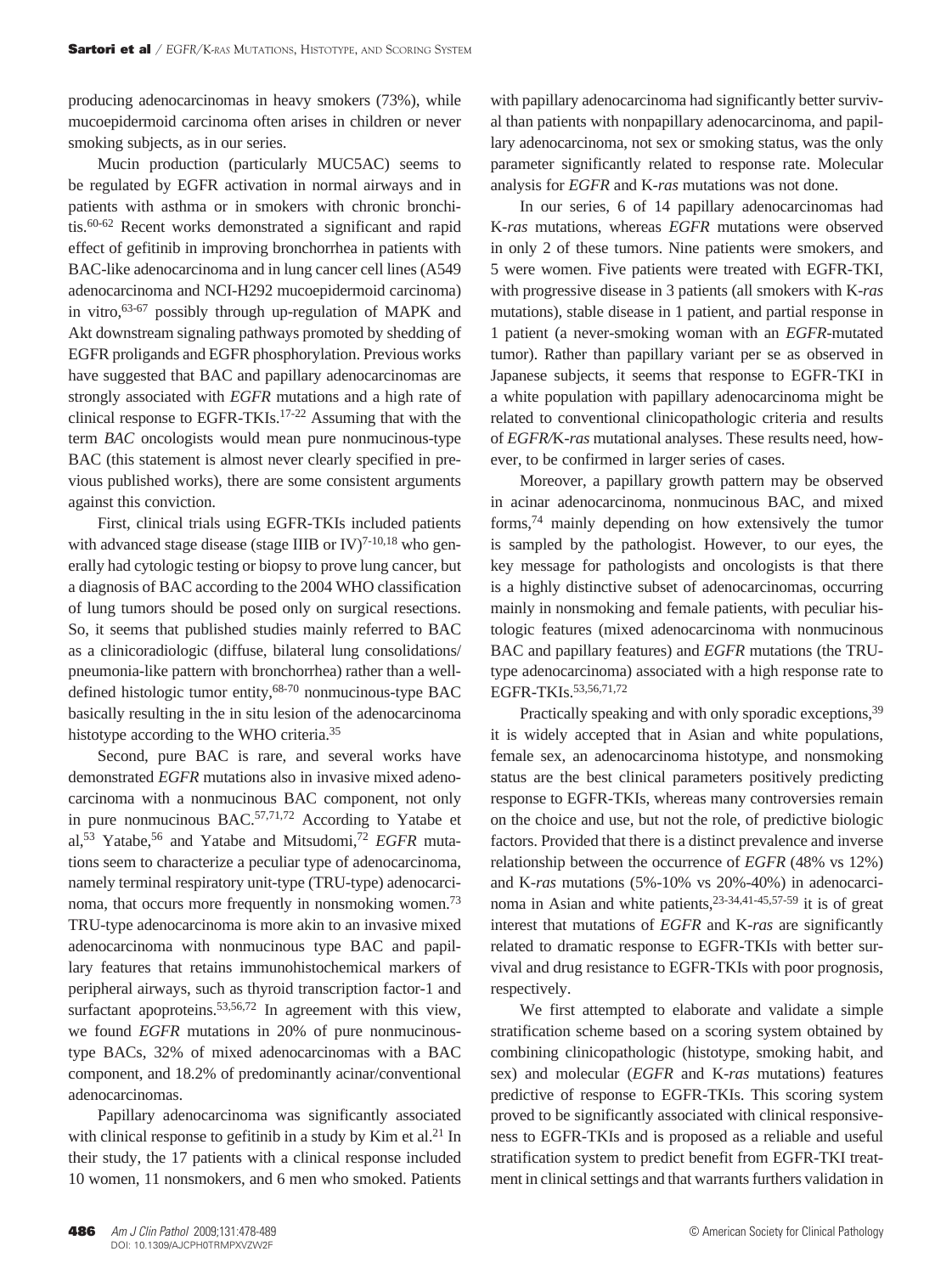a larger series of patients with lung cancer. If the results of our studies are confirmed, it is of interest that female sex, never smoking status, and a nonmucinous adenocarcinoma histotype (not taking into account genetic analyses) also showed a highly significant statistical relationship with a positive clinical response ( $P < .0001$ ), thus confirming their usefulness as predictors of benefit from EGFR-TKI treatment.

Similar to our results, Han et  $al^{75}$  found that response rate to gefitinib in a population of 120 Korean patients with advanced lung cancer increased as the number of clinicopathologic predictive criteria increased among subjects with wild-type *EGFR*. By contrast, the authors underlined the superiority of *EGFR* mutational status compared with clinicopathologic parameters for predicting response rate, time to progression, and overall survival. We partly agree with the authors that molecular analysis for *EGFR* mutations should be done whenever possible, but particularly in Asian patients or in patients selected to receive first-line EGFR-TKI treatment, given the excellent response in patients with tumors with *EGFR* mutations in exon 19 or 21.76-79

Correlation between *EGFR* and K-*ras* mutations and histotype of primary pulmonary neoplasms included in the 2004 WHO classification arising in a homogeneous white population demonstrates that *EGFR* mutations are not restricted to pure BAC or papillary-type adenocarcinoma but are significantly associated with nonsmoking women, presence of AAH (in surgical resection specimens), lack of tumor mucin production, and better differentiated adenocarcinoma. K-*ras* mutations have a major role in this population and are significantly related to smoking habit, male sex, and high-grade mucin-producing malignancies.

We developed a simple scoring system combining clinicopathologic and molecular features predictive of response in a subgroup of patients treated with EGFR-TKIs and then identified 3 probability groups significantly associated with clinical response. We showed that molecular studies for *EGFR* mutations are not a prerequisite in daily practice for therapy with EGFR-TKI. A combination of clinicopathologic features alone is significantly related to response rate. This scoring system, although not perfect in predicting efficacy of EGFR-TKIs, can be a practical and satisfactory compromise when oncologists, without the possibility of performing molecular analysis or testing other biologic surrogates, are asked to identify patients more likely to benefit from EGFR-TKI therapy.

*From the Section of 1Pathologic Anatomy and 5Section of Oncology and 7Respiratory Diseases Clinic, Azienda Ospedaliero-Universitaria Policlinico, Modena, Italy; 2Operative Unit of Pathology, Santa Maria Nuova Hospital, Reggio Emilia, Italy; 3Centro di Ricerche Oncologiche "Giovanni XXIII," Institute of General Pathology, Catholic University, Rome, Italy; 4Division of Pneumology, Civic Hospital, Mirandola, Italy; 6Division of Oncology, Civic Hospital "Ramazzini," Carpi, Italy; 8Operative* 

*Unit of Pathologic Anatomy, Hospital Umberto I, Mestre, Italy; and 9Operative Unit of Oncology, Civic Hospital "degli Infermi," Faenza, Italy.*

*Address reprint requests to Dr Rossi: Section of Pathologic Anatomy, Azienda Ospedaliero-Universitaria Policlinico di Modena, Via del Pozzo, 71- 41100- Modena, Italy.*

## **References**

- 1. Jemal A, Murray T, Ward E, et al. Cancer Statistics, 2005. *CA Cancer J Clin.* 2005;55:10-30.
- 2. Janssen-Heijnen MLG, Coebergh JWW. The changing epidemiology of lung cancer in Europe. *Lung Cancer.*  2003;41:245-258.
- 3. Tyczynski JE, Bray F, Parkin DM. Lung cancer in Europe in 2000: epidemiology, prevention, and early detection. *Lancet Oncol.* 2003;4:45-55.
- 4. Wheatley-Price P, Shepherd FA. Epidermal growth factor receptor inhibitors in the treatment of lung cancer: reality and hopes. *Curr Opin Oncol.* 2008;20:162-175.
- 5. Sridhar SS, Seymour L, Shepherd FA. Inhibitors of EGFRs: a review of clinical research with a focus on non–small cell lung cancer. *Lancet Oncol.* 2003;4:397-406.
- 6. Sandler A, Gray R, Perry MC, et al. Paclitaxel-carboplatin alone or with bevacizumab for non–small-cell lung cancer. *N Engl J Med.* 2006;355:2542-2550.
- 7. Fukuoka M, Yano S, Giaccone G, et al. Multi-institutional randomized phase II trial of gefitinib for previously treated patients with advanced non–small cell lung cancer. *J Clin Oncol.* 2003;21:2237-2246.
- 8. Kris MG, Natale RB, Herbst RS, et al. Efficacy of gefitinib, an inhibitor of the EGFR tyrosine kinase, in symptomatic patients with non–small cell lung cancer: a randomized trial. *JAMA.*  2003;290:2149-2158.
- 9. Giaccone G, Herbst RS, Manegold C, et al. Gefitinib in combination with gemcitabine and cisplatin in advanced non–small cell lung cancer: a phase III trial: INTACT. *J Clin Oncol.* 2004;22:777-784.
- 10. Herbst RS, Prager D, Hermann R, et al. TRIBUTE: a phase III trial of erlotinib hydrochloride (OSI-774) combined with carboplatin and paclitaxel chemotherapy in advanced non–small-cell lung cancer. *J Clin Oncol.* 2005;23:5892-5899.
- 11. Lynch TJ, Bell DW, Sordella R, et al. Activating mutations in epidermal growth factor receptor underlying responsiveness of non–small-cell lung cancer to gefitinib. *N Engl J Med.*  2004;350:2129-2139.
- 12. Paez JG, Janne PA, Lee JC, et al. *EGFR* mutations in lung cancer: correlation with clinical response to gefitinib therapy. *Science.* 2004;304:1497-1500.
- 13. Pao W, Miller VA, Zakowski M, et al. *EGFR* gene mutations are common in lung cancers from "never smokers" and are associated with sensitivity of tumors to gefitinib and erlotinib. *Proc Natl Acad Sci U S A.* 2004;101:13306-13311.
- 14. Pao W, Wang TY, Riely GJ, et al. *KRAS* mutations and primary resistance of lung adenocarcinomas to gefitinib or erlotinib. *PLoS Med.* 2005;2:e17-e21. doi:10.1371/journal. pmed.0020017.
- 15. Massarelli E, Varella-Garcia M, Tang X, et al. *KRAS* mutation is an important predictor of resistance to therapy with epidermal growth factor receptor tyrosine kinase inhibitors in non–small cell lung cancer. *Clin Cancer Res.* 2007;13:2890-2896.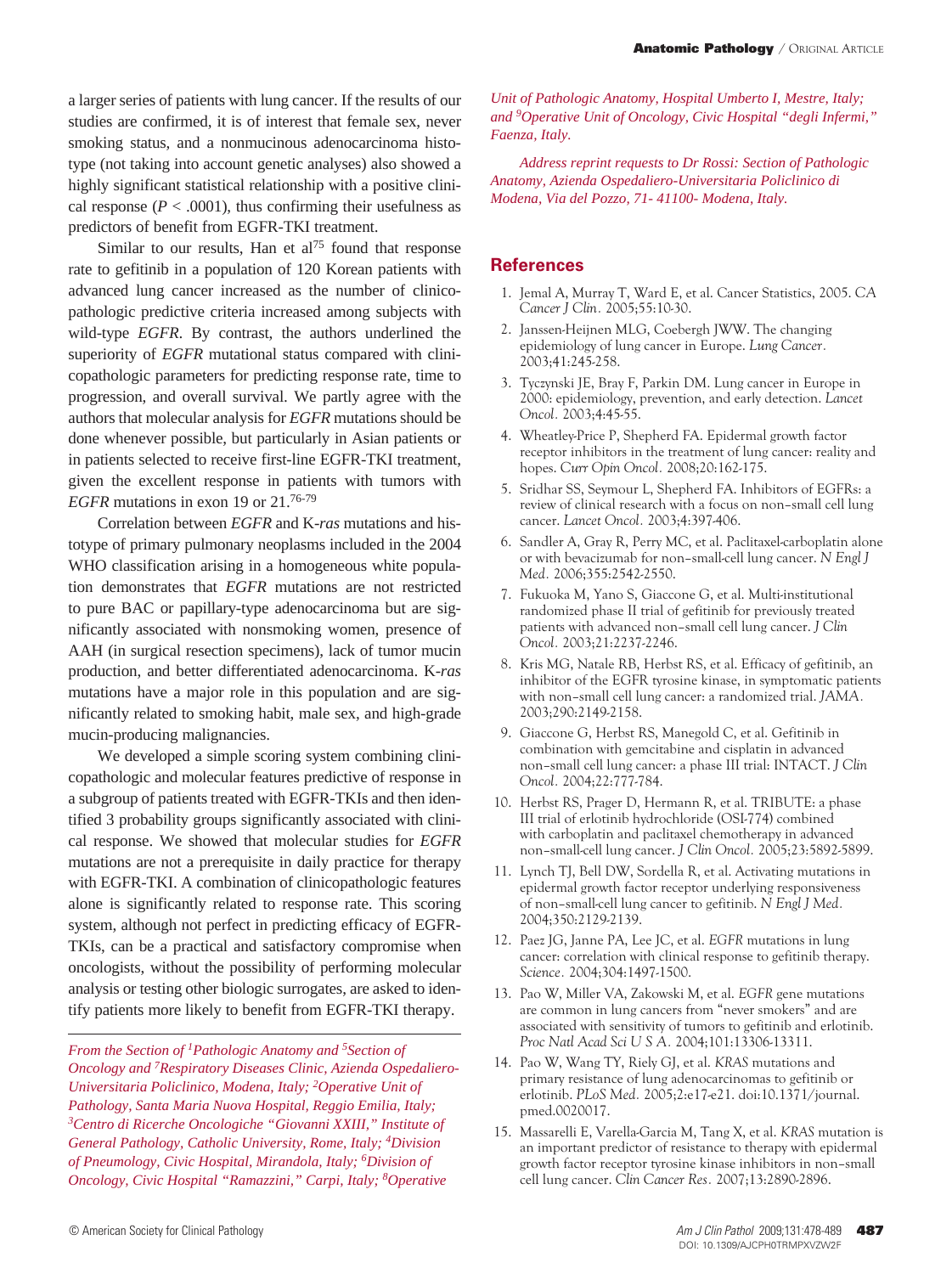- 16. Eberhard DA, Johnson BE, Amler LC, et al. Mutations in the epidermal growth factor receptor and in *KRAS* are predictive and prognostic indicators in patients with non–small-cell lung cancer treated with chemotherapy alone and in combination with erlotinib. *J Clin Oncol.* 2005;23:5900-5909.
- 17. Miller VA, Kris MG, Shah N, et al. Bronchioloalveolar pathologic subtype and smoking history predict sensitivity to gefitinib in advanced non–small cell lung cancer. *J Clin Oncol.*  2004;22:1103-1109.
- 18. Shepherd FA, Rodrigues Pereira J, Ciuleanu T, et al. Erlotinib in previously treated non–small cell lung cancer. *N Engl J Med.*  2006;353:123-132.
- 19. Hirsch FR, Varella-Garcia M, McCoy J, et al. Increased epidermal growth factor receptor gene copy number detected by fluorescence in situ hybridization associates with increased sensitivity to gefitinib in patients with bronchioloalveolar carcinoma subtypes: a Southwest Oncology Group Study. *J Clin Oncol.* 2005;23:6838-6845.
- 20. West HL, Franklin WA, McCoy J, et al. Gefitinib therapy in advanced bronchioloalveolar carcinoma: Southwest Oncology Group Study S0126. *J Clin Oncol.* 2006;24:1807-1813.
- 21. Kim YH, Ishii G, Goto K, et al. Dominant papillary subtype is a significant predictor of the response to gefitinib in adenocarcinoma of the lung. *Clin Cancer Res.*  2004;10:7311-7317.
- 22. Miller VA, Riely GJ, Zakowski MF, et al. Molecular characteristics of bronchioloalveolar carcinoma and adenocarcinoma, bronchioloalveolar carcinoma subtype, predict response to erlotinib. *J Clin Oncol.* 2008;26:1472-1478.
- 23. Shigematsu H, Kin L, Takahashi T, et al. Clinical and biological features associated with *EGFR* gene mutations in lung cancers. *J Natl Cancer Inst.* 2005;97:339-346.
- 24. Lynch TJ, Adjei AA, Bunn PA, et al. Summary statement: novel agents in the treatment of lung cancer: advances in EGFRtargeted agents. *Clin Cancer Res.* 2006;12(14 pt 2):4365s-4371s.
- 25. Sequist LV, Haber DA, Lynch TJ. Epidermal growth factor receptor mutations in non–small cell lung cancer: predicting clinical response to kinase inhibitors. *Clin Cancer Res.*  2005;11:5668-5670.
- 26. Taron M, Ichinose Y, Rosell R, et al. Activating mutations in the tyrosine kinase domain of the epidermal growth factor receptor are associated with improved survival in gefitinibtreated chemorefractory lung adenocarcinomas. *Clin Cancer Res.* 2005;11:5878-5885.
- 27. Johnson BE, Janne PA. *EFGR* mutations in patients with non–small cell lung cancer. *Cancer Res.* 2005;65:7525-7529.
- 28. Mitsudomi T, Kosaka T, Yatabe Y. Biological and clinical implications of *EGFR* mutations in lung cancer. *Int J Clin Oncol.* 2006;11:190-198.
- 29. Janne PA. Ongoing first-line studies of epidermal growth factor receptor tyrosine kinase inhibitors in select patient populations. *Semin Oncol.* 2005;32(suppl 10):S9-S15.
- 30. Janne PA, Engelman JA, Johnson BE. Epidermal growth factor receptor mutations in non–small-cell lung cancer: implications for treatment and tumor biology. *J Clin Oncol.*  2005;23:3227-3234.
- 31. Kosaka T, Yatabe Y, Endoh H, et al. Mutations of the epidermal growth factor receptor gene in lung cancer: biological and clinical implications. *Cancer Res.*  2004;64:8919-8923.
- 32. Sequist LV, Joshi VA, Janne PA, et al. Response to treatment and survival of patients with non–small cell lung cancer undergoing somatic *EGFR* mutation testing. *Oncologist.*  2007;12:90-98.
- 33. Riely GJ, Politi KA, Miller VA, et al. Update on epidermal growth factor receptor mutations in non–small cell lung cancer. *Clin Cancer Res.* 2006;12:7232-7241.
- 34. Jackman DM, Yeap BY, Sequist LV, et al. Exon 19 deletion mutations of epidermal growth factor receptor are associated with prolonged survival in non–small cell lung cancer patients treated with gefitinib or erlotinib. *Clin Cancer Res.*  2006;12:3908-3914.
- 35. Travis WD, Brambilla E, Muller-Hermelink HK, et al, eds. *Pathology and Genetics of Tumours of the Lung, Pleura, Thymus and Heart.* Lyon, France: IARC Press; 2004. *World Health Organization Classification of Tumours.*
- 36. Greene FL, Page DL, Fleming ID, et al; for the American Joint Committee on Cancer, eds. *Cancer Staging Manual.* 6th ed. New York, NY: Springer; 2002.
- 37. Therasse P, Arbuck SG, Eisenhauer EA, et al. New guidelines to evaluate the response to treatment in solid tumors. *J Natl Cancer Inst.* 2000;92:205-216.
- 38. Sartori G, Cavazza A, Bertolini F, et al. A subset of lung adenocarcinomas and atypical adenomatous hyperplasia– associated foci are genotypically related: an *EGFR, HER2,* and K-*ras* mutational analysis. *Am J Clin Pathol.* 2008;129:202-210.
- 39. Achille M, Gallegos-Ruiz M, Giaccone G, et al. Response to erlotinib in first-line treatment of non–small-cell carcinoma in a white, male smoker with squamous-cell histology. *Clin Lung Cancer.* 2006;8:214-216.
- 40. Argiris A, Hensing T, Yeldandi A, et al. Combined analysis of molecular and clinical predictors of gefitinib activity in advanced non–small cell lung cancer: epidermal growth factor receptor mutations do not tell the whole story. *J Thorac Oncol.*  2006;1:52-60.
- 41. Chan SK, Gullick WJ, Hill ME. Mutations of the *EGFR* in non–small cell lung cancer: search and destroy. *Eur J Cancer.*  2006;42:17-23.
- 42. Dowell JE, Caplan NM, Palmer BF. *EGFR* mutations in non–small cell lung cancer: a basic science discovery with immediate clinical impact. *Am J Med Sci.* 2006;331:139-149.
- 43. Murray S, Timotheadou E, Linardou H, et al. Mutations of the EGFR tyrosine kinase domain and associations with clinicopathologic features in non–small cell lung cancer patients. *Lung Cancer.* 2006;52:225-233.
- 44. Pao W, Miller VA. *EGFR* mutations, small-molecule kinase inhibitors, and non–small cell lung cancer: current knowledge and future directions. *J Clin Oncol.* 2005;23:2556-2568.
- 45. Riely GJ, Pao W, Pham DK, et al. Clinical course of patients with non–small cell lung cancer and *EGFR* exon 19 and exon 21 mutations treated with gefitinib or erlotinib. *Clin Cancer Res.* 2006;12:839-844.
- 46. Bell DW, Lynch TJ, Haserlat SM, et al. Epidermal growth factor receptor mutations and gene amplification in non–smallcell lung cancer: molecular analysis of the IDEAL/INTACT gefitinib trials. *J Clin Oncol.* 2005;23:8081-8092.
- 47. Han SW, Kim TY, Jeon YK, et al. Optimization of patient selection for gefitinib in non–small-cell lung cancer by combined analysis of epidermal growth factor receptor mutation, K-*ras* mutation, and Akt phosphorylation. *Clin Cancer Res.* 2006;12:2538-2544.
- 48. Marchetti A, Martella C, Felicioni L, et al. *EGFR* mutations in non–small-cell lung cancer: analysis of a large series of cases and development of a rapid and sensitive method for diagnostic screening with potential implications on pharmacologic treatment. *J Clin Oncol.* 2005;23:857-865.